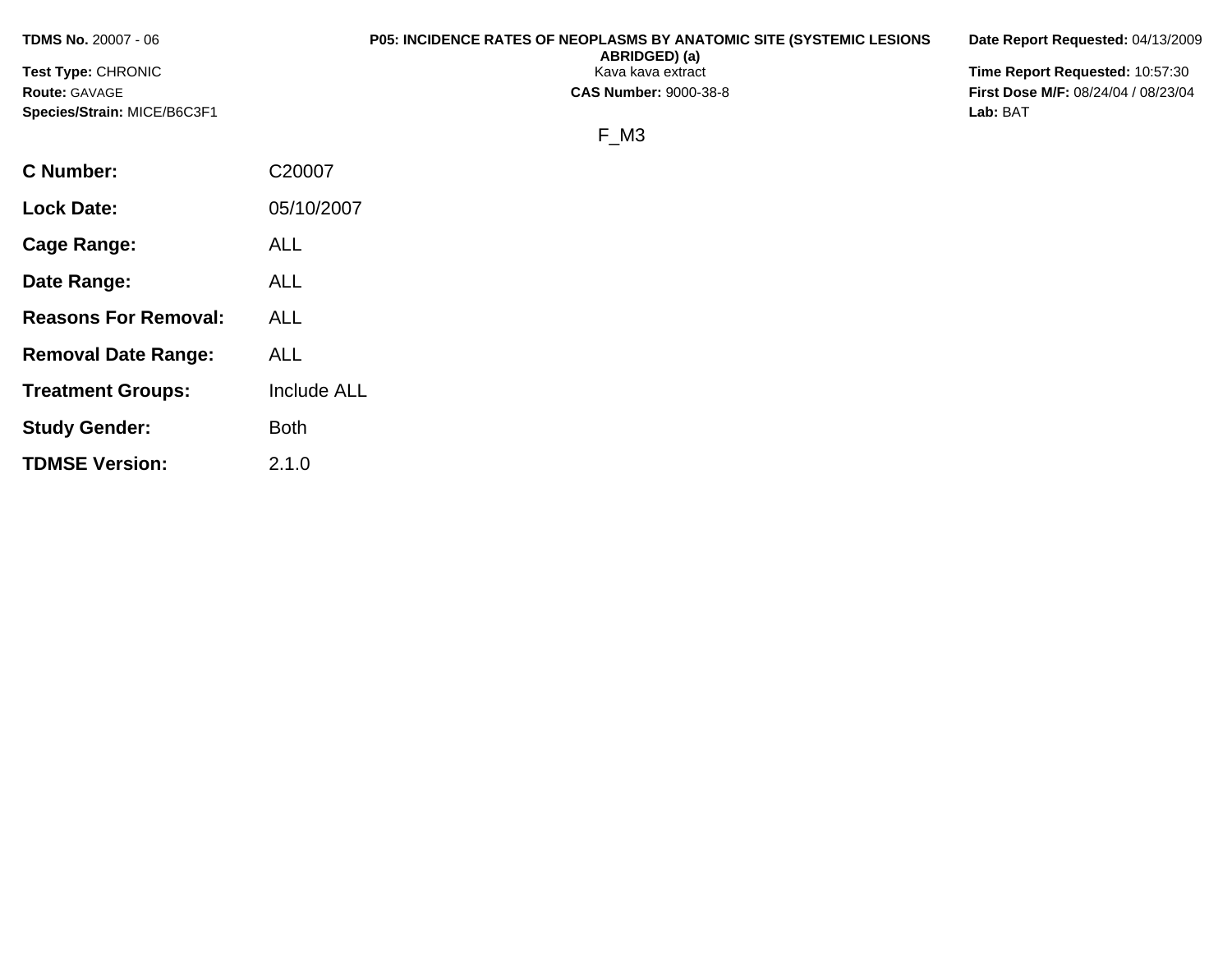| <b>TDMS No. 20007 - 06</b> |
|----------------------------|
|----------------------------|

### **P05: INCIDENCE RATES OF NEOPLASMS BY ANATOMIC SITE (SYSTEMIC LESIONS**

**ABRIDGED) (a)**

**Date Report Requested:** 04/13/2009

**Test Type:** CHRONIC Kava kava extract **Time Report Requested:** 10:57:30 **Route:** GAVAGE **CAS Number:** 9000-38-8 **First Dose M/F:** 08/24/04 / 08/23/04 **Species/Strain:** MICE/B6C3F1 **Lab:** BAT

| <b>B6C3F1 MICE MALE</b>                 | 0 G/KG       | 0.25 G/KG      | 0.5 G/KG     | 1.0 G/KG       |  |
|-----------------------------------------|--------------|----------------|--------------|----------------|--|
| <b>Disposition Summary</b>              |              |                |              |                |  |
| <b>Animals Initially in Study</b>       | 50           | 50             | 50           | 50             |  |
| <b>Early Deaths</b>                     |              |                |              |                |  |
| <b>Moribund Sacrifice</b>               | 3            | 10             | 10           | $\overline{7}$ |  |
| <b>Natural Death</b>                    | 13           | $\overline{7}$ | 5            | $\overline{7}$ |  |
| <b>Survivors</b>                        |              |                |              |                |  |
| <b>Moribund Sacrifice</b>               |              |                | $\mathbf{1}$ |                |  |
| <b>Natural Death</b>                    | 1            |                |              |                |  |
| <b>Terminal Sacrifice</b>               | 33           | 33             | 34           | 36             |  |
| <b>Animals Examined Microscopically</b> | 50           | 50             | 50           | 50             |  |
|                                         |              |                |              |                |  |
| <b>ALIMENTARY SYSTEM</b>                |              |                |              |                |  |
| Gallbladder                             | (49)         | (50)           | (49)         | (47)           |  |
| Intestine Large, Cecum                  | (50)         | (50)           | (50)         | (50)           |  |
| Intestine Small, Duodenum               | (50)         | (50)           | (50)         | (50)           |  |
| Adenoma                                 | 1(2%)        |                |              |                |  |
| Intestine Small, Ileum                  | (50)         | (50)           | (50)         | (50)           |  |
| Intestine Small, Jejunum                | (50)         | (50)           | (50)         | (50)           |  |
| Adenoma                                 | 1(2%)        | 1(2%)          |              | 1(2%)          |  |
| Carcinoma                               | 1(2%)        |                |              |                |  |
| Liver                                   | (50)         | (50)           | (50)         | (50)           |  |
| Hemangioma                              |              | 1(2%)          |              |                |  |
| Hemangiosarcoma                         | 5(10%)       |                |              | 1(2%)          |  |
| Hemangiosarcoma, Metastatic, Testes     |              |                | 1(2%)        |                |  |
| Hepatoblastoma                          |              | 4(8%)          | 7 (14%)      | 9(18%)         |  |
| Hepatoblastoma, Multiple                |              |                | 2(4%)        | 3(6%)          |  |
| Hepatocellular Adenoma                  | 14 (28%)     | 13 (26%)       | 10 (20%)     | 12 (24%)       |  |
| Hepatocellular Adenoma, Multiple        | 13 (26%)     | 19 (38%)       | 19 (38%)     | 23 (46%)       |  |
| Hepatocellular Carcinoma                | 16 (32%)     | 15 (30%)       | 19 (38%)     | 15 (30%)       |  |
| Hepatocellular Carcinoma, Multiple      | 4(8%)        | 3(6%)          | 7 (14%)      | 5(10%)         |  |
| Hepatocholangiocarcinoma                | 4(8%)        |                |              | 1(2%)          |  |
| Osteosarcoma, Metastatic, Skin          | 1(2%)        |                |              |                |  |
| Mesentery                               | (3)          | (6)            | (2)          | (3)            |  |
| Pancreas                                | (50)         | (50)           | (50)         | (50)           |  |
| Salivary Glands                         | (50)<br>(50) | (50)           | (50)         | (50)           |  |
| Stomach, Forestomach                    |              | (50)           | (50)         | (50)           |  |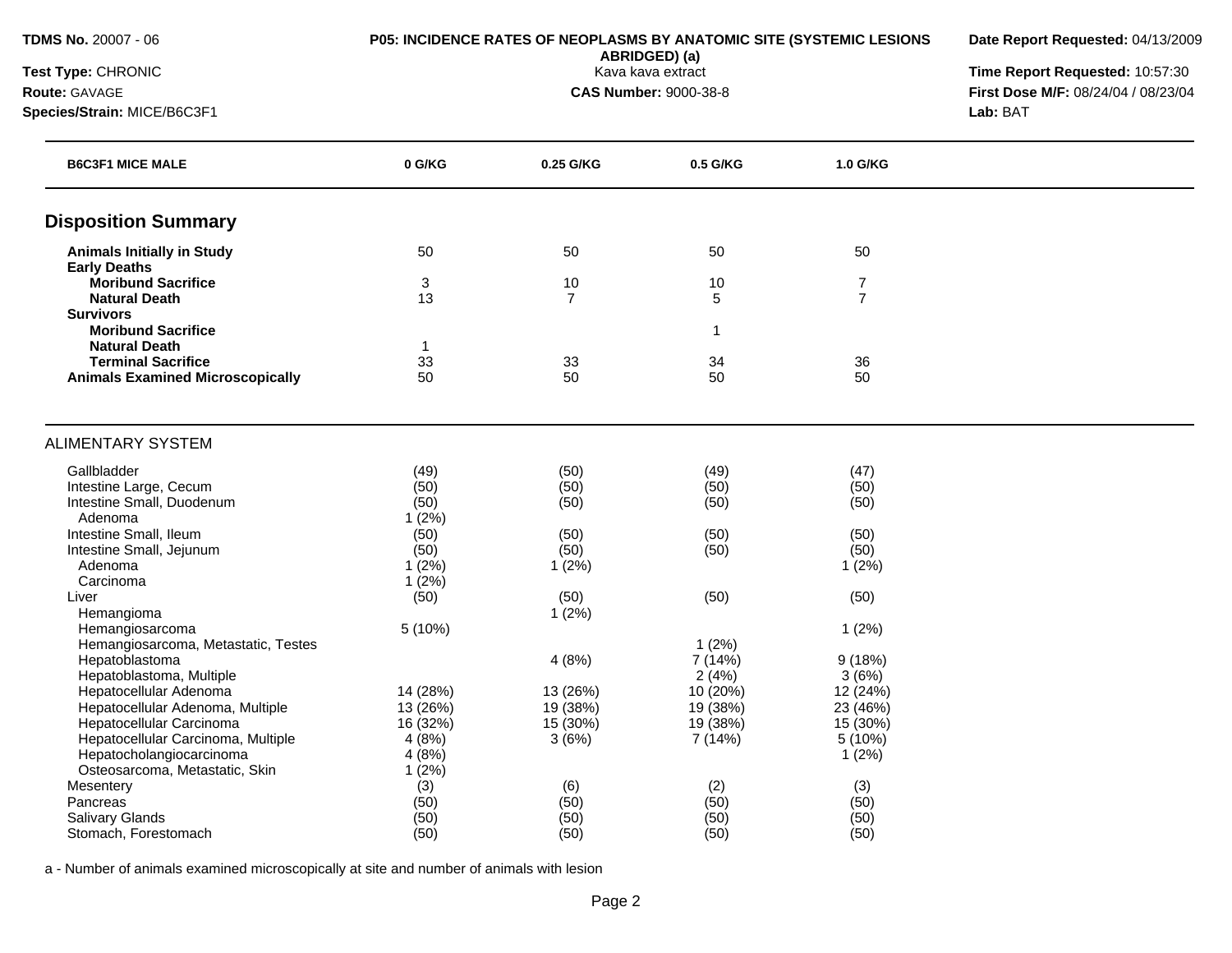| <b>TDMS No. 20007 - 06</b><br>Test Type: CHRONIC                                        | P05: INCIDENCE RATES OF NEOPLASMS BY ANATOMIC SITE (SYSTEMIC LESIONS | Date Report Requested: 04/13/2009<br>Time Report Requested: 10:57:30 |                                     |                       |          |
|-----------------------------------------------------------------------------------------|----------------------------------------------------------------------|----------------------------------------------------------------------|-------------------------------------|-----------------------|----------|
| Route: GAVAGE                                                                           |                                                                      | Kava kava extract<br><b>CAS Number: 9000-38-8</b>                    | First Dose M/F: 08/24/04 / 08/23/04 |                       |          |
| Species/Strain: MICE/B6C3F1                                                             |                                                                      |                                                                      |                                     |                       | Lab: BAT |
| <b>B6C3F1 MICE MALE</b>                                                                 | 0 G/KG                                                               | 0.25 G/KG                                                            | 0.5 G/KG                            | 1.0 G/KG              |          |
| Squamous Cell Carcinoma<br>Squamous Cell Papilloma<br>Squamous Cell Papilloma, Multiple | 1(2%)<br>8(16%)                                                      | 2(4%)<br>$1(2\%)$                                                    |                                     | 2(4%)                 |          |
| Stomach, Glandular<br>Hepatoblastoma, Metastatic, Liver<br>Tooth                        | (50)<br>(33)                                                         | (50)<br>(32)                                                         | (50)<br>(27)                        | (50)<br>1(2%)<br>(21) |          |
|                                                                                         |                                                                      |                                                                      |                                     |                       |          |
| CARDIOVASCULAR SYSTEM                                                                   |                                                                      |                                                                      |                                     |                       |          |
| Heart<br>Hepatocholangiocarcinoma, Metastatic,<br>Liver                                 | (50)<br>2(4%)                                                        | (50)                                                                 | (50)                                | (50)                  |          |
| Osteosarcoma, Metastatic, Skin<br>Rhabdomyosarcoma                                      | 1(2%)                                                                |                                                                      | 1(2%)                               |                       |          |
| <b>ENDOCRINE SYSTEM</b>                                                                 |                                                                      |                                                                      |                                     |                       |          |
| <b>Adrenal Cortex</b><br>Adenoma                                                        | (50)                                                                 | (50)<br>$1(2\%)$                                                     | (50)                                | (50)                  |          |
| Hepatocholangiocarcinoma, Metastatic,<br>Liver                                          | 1(2%)                                                                |                                                                      |                                     |                       |          |
| Adrenal Medulla<br>Pheochromocytoma Benign                                              | (50)                                                                 | (50)                                                                 | (50)<br>2(4%)                       | (50)                  |          |
| Islets, Pancreatic<br>Adenoma                                                           | (50)                                                                 | (50)                                                                 | (50)                                | (50)<br>$1(2\%)$      |          |
| Parathyroid Gland<br><b>Pituitary Gland</b>                                             | (47)<br>(49)                                                         | (44)<br>(50)                                                         | (46)<br>(50)                        | (44)<br>(50)          |          |
| Pars Distalis, Adenoma<br>Pars Intermedia, Adenoma<br><b>Thyroid Gland</b>              | 1(2%)<br>(50)                                                        | (50)                                                                 | 1(2%)<br>(49)                       | (50)                  |          |
| Follicular Cell, Adenoma                                                                |                                                                      |                                                                      |                                     | 2(4%)                 |          |
| <b>GENERAL BODY SYSTEM</b>                                                              |                                                                      |                                                                      |                                     |                       |          |
| Peritoneum                                                                              | (0)                                                                  | (0)                                                                  | (0)                                 | (2)                   |          |
|                                                                                         |                                                                      |                                                                      |                                     |                       |          |

GENITAL SYSTEM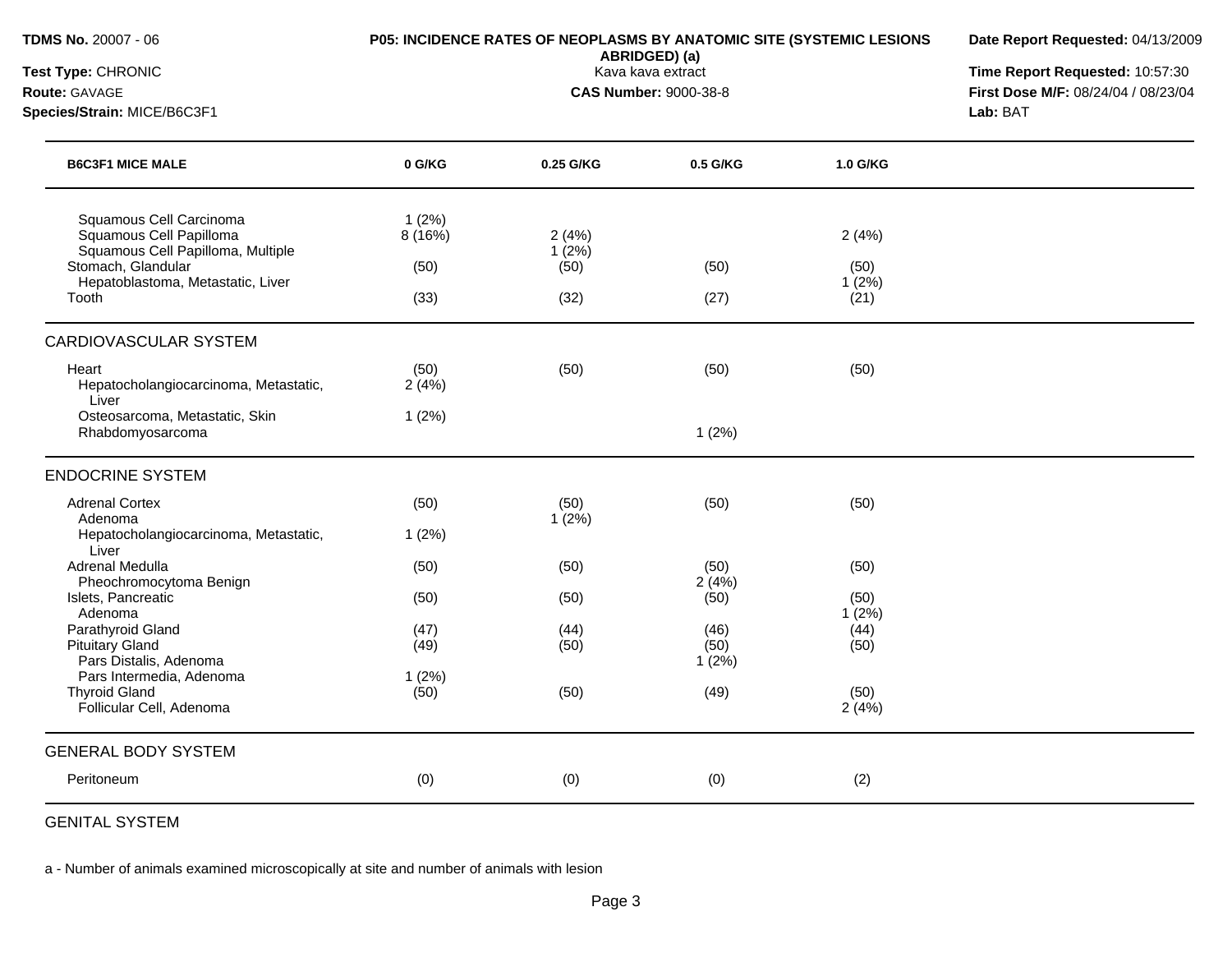| <b>TDMS No. 20007 - 06</b> |  |  |
|----------------------------|--|--|
|                            |  |  |

### **P05: INCIDENCE RATES OF NEOPLASMS BY ANATOMIC SITE (SYSTEMIC LESIONS**

**Date Report Requested:** 04/13/2009

**ABRIDGED) (a)**

**Species/Strain:** MICE/B6C3F1 **Lab:** BAT

**Test Type:** CHRONIC Kava kava extract **Time Report Requested:** 10:57:30 **Route:** GAVAGE **CAS Number:** 9000-38-8 **First Dose M/F:** 08/24/04 / 08/23/04

| <b>B6C3F1 MICE MALE</b>                                                                                                                                                    | 0 G/KG                                                      | 0.25 G/KG                                          | 0.5 G/KG                                                    | 1.0 G/KG                                           |  |
|----------------------------------------------------------------------------------------------------------------------------------------------------------------------------|-------------------------------------------------------------|----------------------------------------------------|-------------------------------------------------------------|----------------------------------------------------|--|
| <b>Coagulating Gland</b><br>Epididymis<br>Penis<br><b>Preputial Gland</b><br>Prostate<br>Seminal Vesicle<br><b>Testes</b><br>Hemangiosarcoma<br>Interstitial Cell, Adenoma | (0)<br>(50)<br>(0)<br>(50)<br>(50)<br>(50)<br>(50)<br>1(2%) | (1)<br>(50)<br>(1)<br>(50)<br>(50)<br>(50)<br>(50) | (1)<br>(50)<br>(0)<br>(50)<br>(50)<br>(50)<br>(50)<br>1(2%) | (0)<br>(50)<br>(0)<br>(50)<br>(50)<br>(50)<br>(50) |  |
| <b>HEMATOPOIETIC SYSTEM</b>                                                                                                                                                |                                                             |                                                    |                                                             |                                                    |  |
| <b>Bone Marrow</b>                                                                                                                                                         | (50)                                                        | (50)                                               | (50)                                                        | (50)                                               |  |
| Hemangioma<br>Hemangiosarcoma                                                                                                                                              | 1(2%)<br>2(4%)                                              |                                                    |                                                             |                                                    |  |
| Lymph Node<br>Pancreatic, Hepatoblastoma, Metastatic,                                                                                                                      | (0)                                                         | (1)<br>1 (100%)                                    | (3)                                                         | (3)                                                |  |
| Liver                                                                                                                                                                      |                                                             |                                                    |                                                             |                                                    |  |
| Lymph Node, Mandibular<br>Lymph Node, Mesenteric                                                                                                                           | (50)<br>(50)                                                | (50)<br>(50)                                       | (50)<br>(50)                                                | (49)<br>(49)                                       |  |
| Spleen                                                                                                                                                                     | (50)                                                        | (50)                                               | (49)                                                        | (50)                                               |  |
| Hemangiosarcoma                                                                                                                                                            | 2(4%)                                                       | 1(2%)                                              | 2(4%)                                                       |                                                    |  |
| Thymus<br>Hemangiosarcoma, Metastatic, Spleen                                                                                                                              | (48)                                                        | (47)<br>1(2%)                                      | (47)                                                        | (49)                                               |  |
| Hepatocholangiocarcinoma, Metastatic,<br>Liver                                                                                                                             | 1(2%)                                                       |                                                    |                                                             |                                                    |  |
| <b>INTEGUMENTARY SYSTEM</b>                                                                                                                                                |                                                             |                                                    |                                                             |                                                    |  |
| Skin                                                                                                                                                                       | (50)                                                        | (50)                                               | (50)                                                        | (50)                                               |  |
| Subcutaneous Tissue, Fibrosarcoma<br>Subcutaneous Tissue, Granular Cell                                                                                                    | 1(2%)                                                       |                                                    |                                                             | 1(2%)                                              |  |
| <b>Tumor Benign</b><br>Subcutaneous Tissue,                                                                                                                                | 1(2%)                                                       | 1(2%)                                              | 1(2%)                                                       |                                                    |  |
| Hemangiosarcoma                                                                                                                                                            |                                                             |                                                    |                                                             |                                                    |  |
| Subcutaneous Tissue, Osteosarcoma                                                                                                                                          | 1(2%)                                                       |                                                    |                                                             |                                                    |  |

MUSCULOSKELETAL SYSTEM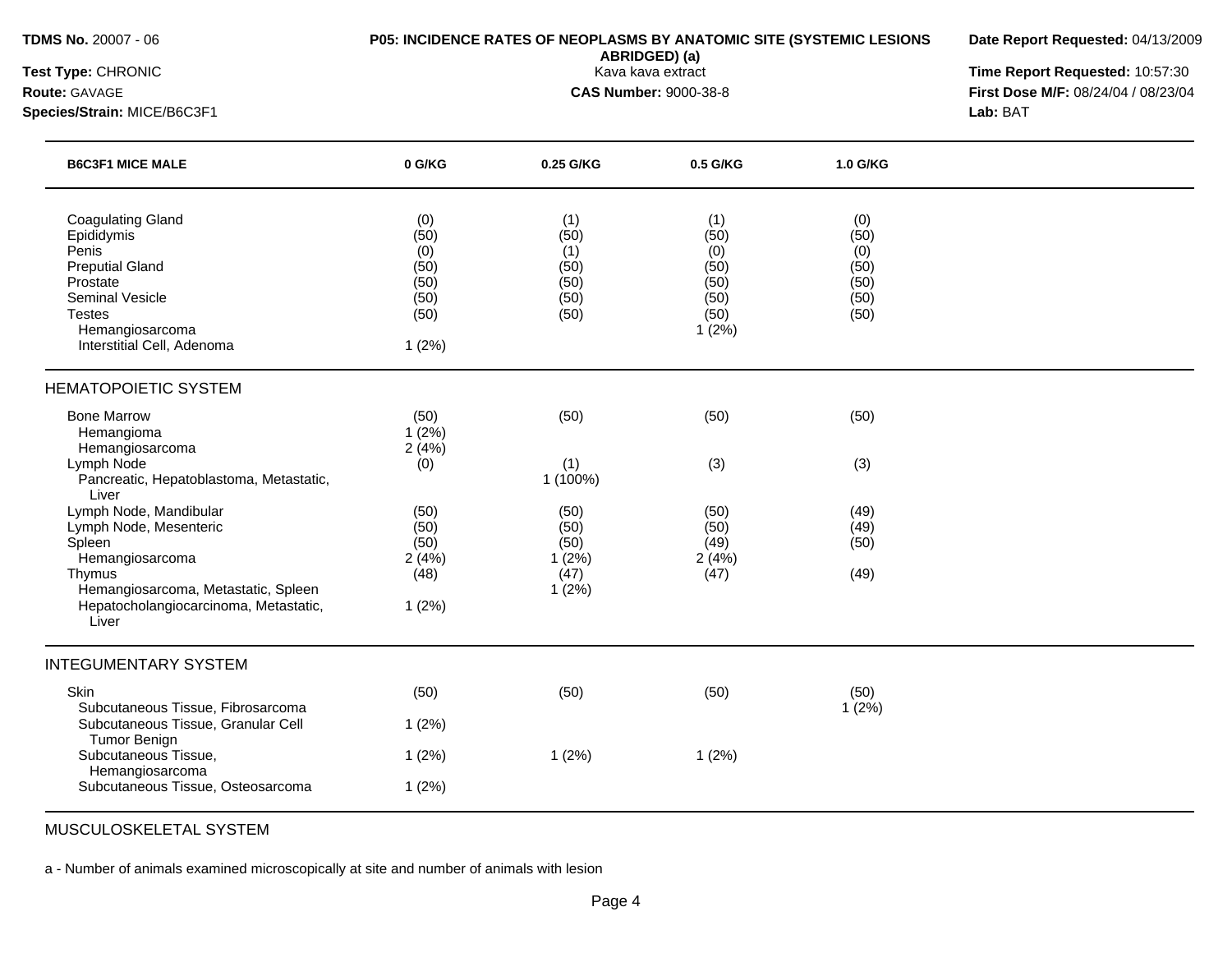| Test Type: CHRONIC<br>Route: GAVAGE<br>Species/Strain: MICE/B6C3F1                                                                                                                                     |                         | ABRIDGED) (a)<br>Kava kava extract<br><b>CAS Number: 9000-38-8</b> | Time Report Requested: 10:57:30<br>First Dose M/F: 08/24/04 / 08/23/04<br>Lab: BAT |                                            |  |
|--------------------------------------------------------------------------------------------------------------------------------------------------------------------------------------------------------|-------------------------|--------------------------------------------------------------------|------------------------------------------------------------------------------------|--------------------------------------------|--|
| <b>B6C3F1 MICE MALE</b>                                                                                                                                                                                | 0 G/KG                  | 0.25 G/KG                                                          | 0.5 G/KG                                                                           | 1.0 G/KG                                   |  |
| <b>Bone</b><br>Alveolar/Bronchiolar Carcinoma,<br>Metastatic, Lung                                                                                                                                     | (50)                    | (50)<br>1(2%)                                                      | (50)                                                                               | (50)                                       |  |
| <b>Skeletal Muscle</b><br>Hemangiosarcoma<br>Hepatocholangiocarcinoma, Metastatic,<br>Liver                                                                                                            | (2)<br>1(50%)<br>1(50%) | (0)                                                                | (1)                                                                                | (0)                                        |  |
| Rhabdomyosarcoma, Metastatic, Heart                                                                                                                                                                    |                         |                                                                    | 1 (100%)                                                                           |                                            |  |
| <b>NERVOUS SYSTEM</b>                                                                                                                                                                                  |                         |                                                                    |                                                                                    |                                            |  |
| <b>Brain</b>                                                                                                                                                                                           | (50)                    | (50)                                                               | (50)                                                                               | (50)                                       |  |
| <b>RESPIRATORY SYSTEM</b>                                                                                                                                                                              |                         |                                                                    |                                                                                    |                                            |  |
| Lung<br>Alveolar/Bronchiolar Adenoma<br>Alveolar/Bronchiolar Adenoma, Multiple<br>Alveolar/Bronchiolar Carcinoma<br>Alveolar/Bronchiolar Carcinoma, Multiple<br>Carcinoma, Metastatic, Harderian Gland | (50)<br>9(18%)<br>2(4%) | (50)<br>6(12%)<br>1(2%)<br>4(8%)<br>2(4%)<br>1(2%)                 | (50)<br>7 (14%)<br>1(2%)<br>6(12%)                                                 | (50)<br>7 (14%)<br>2(4%)<br>1(2%)<br>1(2%) |  |
| Hemangiosarcoma, Metastatic, Liver<br>Hemangiosarcoma, Metastatic, Testes<br>Hepatoblastoma, Metastatic, Liver<br>Hepatocellular Carcinoma, Metastatic,<br>Liver                                       | 1(2%)<br>5(10%)         | 1(2%)<br>7 (14%)                                                   | 1(2%)<br>$1(2\%)$<br>7 (14%)                                                       | 1(2%)<br>10 (20%)                          |  |
| Hepatocholangiocarcinoma, Metastatic,<br>Liver                                                                                                                                                         | 2(4%)                   |                                                                    |                                                                                    |                                            |  |
| Osteosarcoma, Metastatic, Skin<br>Rhabdomyosarcoma, Metastatic, Heart<br>Nose                                                                                                                          | 1(2%)<br>(50)           | (50)                                                               | 1(2%)<br>(50)                                                                      | (50)                                       |  |
| Trachea                                                                                                                                                                                                | (50)                    | (50)                                                               | (50)                                                                               | (50)                                       |  |
| SPECIAL SENSES SYSTEM                                                                                                                                                                                  |                         |                                                                    |                                                                                    |                                            |  |
| Eye<br>Harderian Gland<br>Adenoma<br>Carcinoma                                                                                                                                                         | (50)<br>(50)<br>5 (10%) | (50)<br>(50)<br>5(10%)<br>1(2%)                                    | (50)<br>(50)<br>3(6%)<br>$1(2\%)$                                                  | (50)<br>(50)<br>6 (12%)<br>1(2%)           |  |

**Date Report Requested:** 04/13/2009

**TDMS No.** 20007 - 06 **P05: INCIDENCE RATES OF NEOPLASMS BY ANATOMIC SITE (SYSTEMIC LESIONS**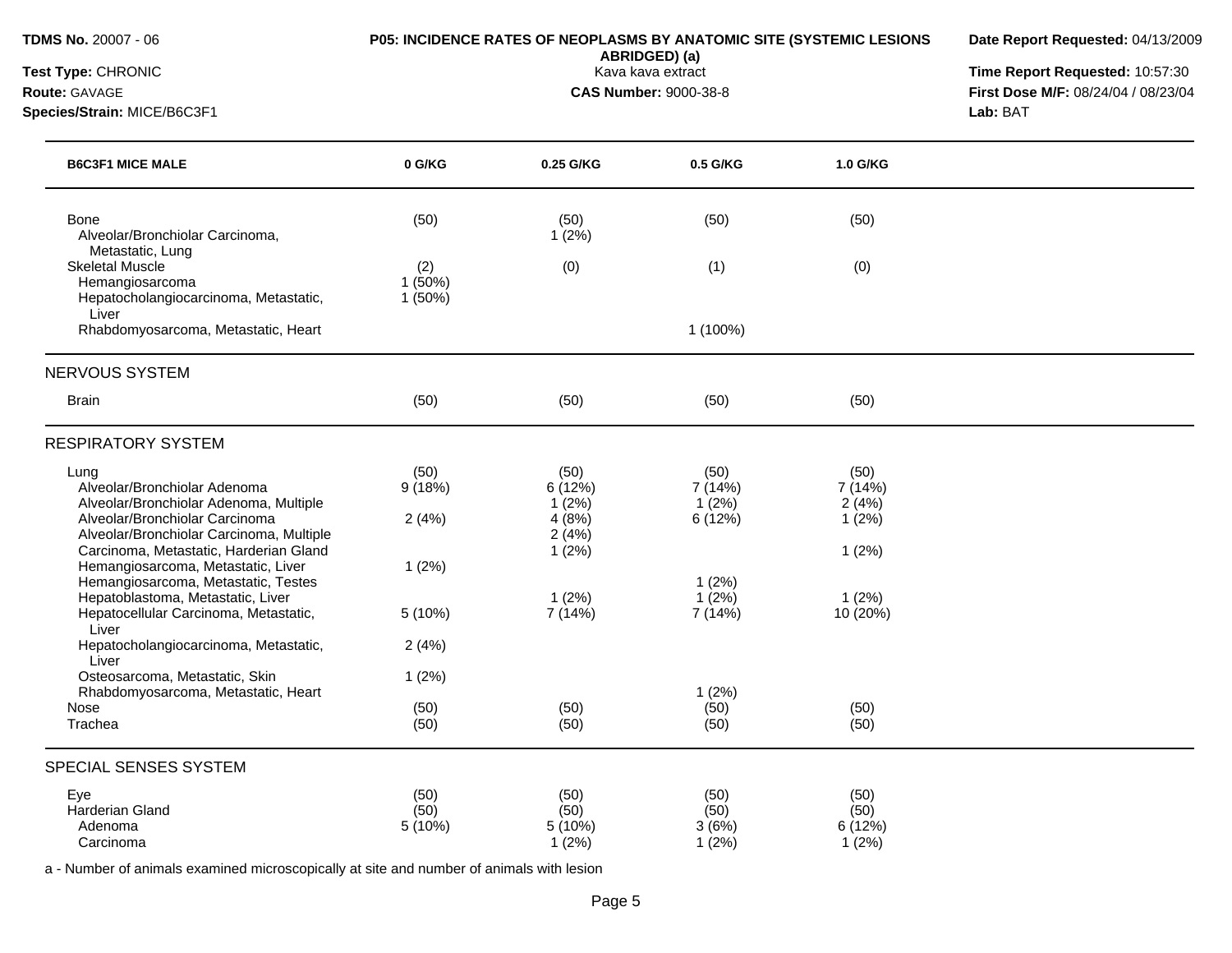| <b>TDMS No. 20007 - 06</b>                                                                                             | P05: INCIDENCE RATES OF NEOPLASMS BY ANATOMIC SITE (SYSTEMIC LESIONS | Date Report Requested: 04/13/2009 |                              |                      |                                     |
|------------------------------------------------------------------------------------------------------------------------|----------------------------------------------------------------------|-----------------------------------|------------------------------|----------------------|-------------------------------------|
| Test Type: CHRONIC                                                                                                     |                                                                      | Time Report Requested: 10:57:30   |                              |                      |                                     |
| <b>Route: GAVAGE</b>                                                                                                   |                                                                      |                                   | <b>CAS Number: 9000-38-8</b> |                      | First Dose M/F: 08/24/04 / 08/23/04 |
| Species/Strain: MICE/B6C3F1                                                                                            |                                                                      |                                   | Lab: BAT                     |                      |                                     |
| <b>B6C3F1 MICE MALE</b>                                                                                                | 0 G/KG                                                               | 0.25 G/KG                         | 0.5 G/KG                     | 1.0 G/KG             |                                     |
| <b>URINARY SYSTEM</b>                                                                                                  |                                                                      |                                   |                              |                      |                                     |
| Kidney<br>Hepatocholangiocarcinoma, Metastatic,<br>Liver                                                               | (50)<br>1(2%)                                                        | (50)                              | (50)                         | (50)                 |                                     |
| Capsule, Hemangioma<br>Renal Tubule, Adenoma<br>Urethra<br><b>Urinary Bladder</b><br>Hepatoblastoma, Metastatic, Liver | 1(2%)<br>1(2%)<br>(2)<br>(50)                                        | 3(6%)<br>(4)<br>(50)              | (0)<br>(50)                  | (1)<br>(50)<br>1(2%) |                                     |
| <b>SYSTEMIC LESIONS</b>                                                                                                |                                                                      |                                   |                              |                      |                                     |
| <b>Multiple Organs</b><br>Histiocytic Sarcoma                                                                          | $*(50)$                                                              | $*(50)$<br>(2%)                   | $*(50)$<br>1(2%)             | $*(50)$<br>1(2%)     |                                     |
| Lymphoma Malignant                                                                                                     | 2(4%)                                                                | 3(6%)                             | 1(2%)                        | 6 (12%)              |                                     |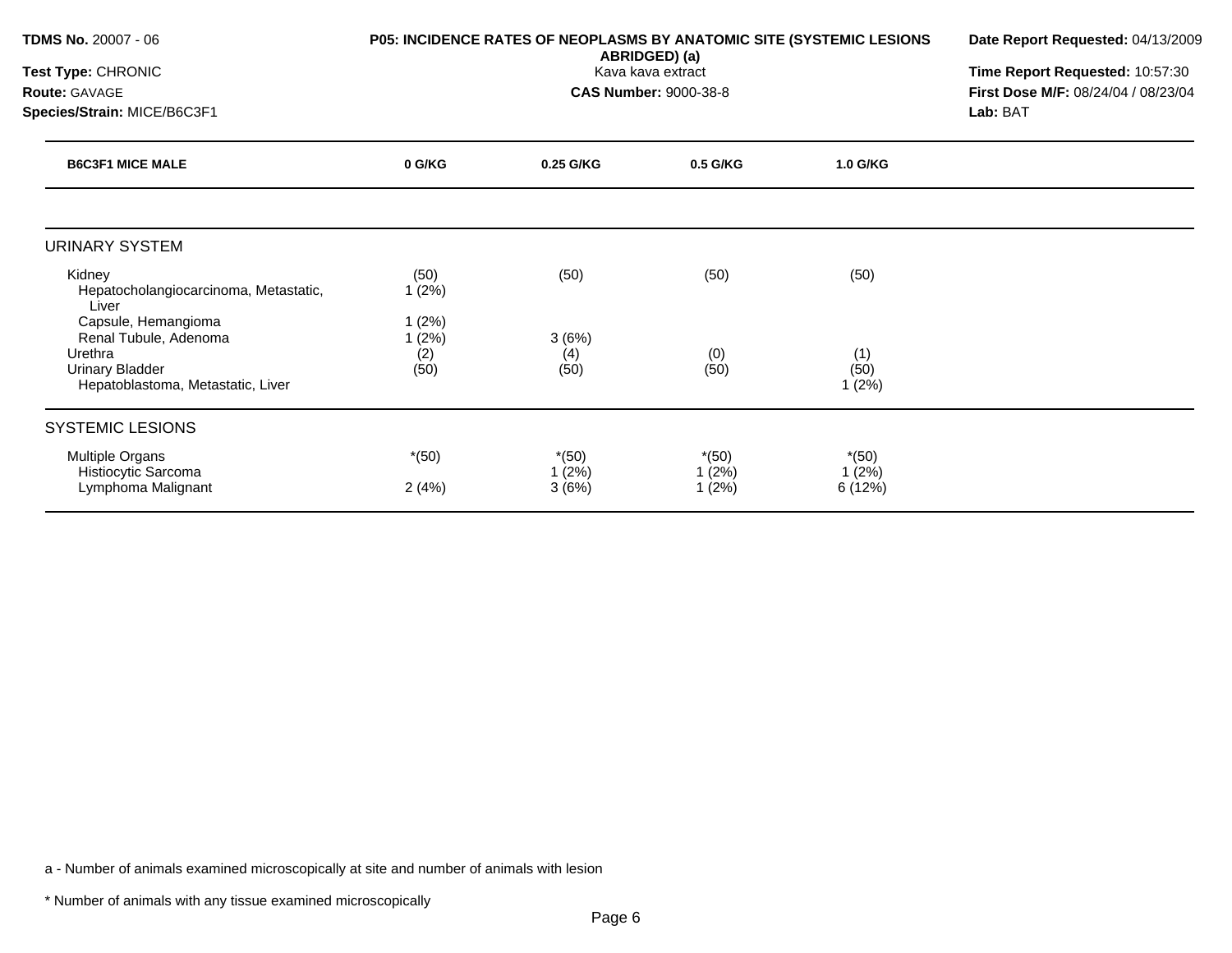| <b>TDMS No. 20007 - 06</b>                                                     |        | P05: INCIDENCE RATES OF NEOPLASMS BY ANATOMIC SITE (SYSTEMIC LESIONS<br>ABRIDGED) (a) | Date Report Requested: 04/13/2009<br>Time Report Requested: 10:57:30 |          |                                     |
|--------------------------------------------------------------------------------|--------|---------------------------------------------------------------------------------------|----------------------------------------------------------------------|----------|-------------------------------------|
| Test Type: CHRONIC                                                             |        | Kava kava extract                                                                     |                                                                      |          |                                     |
| Route: GAVAGE                                                                  |        |                                                                                       | <b>CAS Number: 9000-38-8</b>                                         |          | First Dose M/F: 08/24/04 / 08/23/04 |
| Species/Strain: MICE/B6C3F1                                                    |        |                                                                                       |                                                                      |          | Lab: BAT                            |
| <b>B6C3F1 MICE MALE</b>                                                        | 0 G/KG | 0.25 G/KG                                                                             | 0.5 G/KG                                                             | 1.0 G/KG |                                     |
| <b>Tumor Summary for Males</b>                                                 |        |                                                                                       |                                                                      |          |                                     |
| <b>Total Animals with Primary Neoplasms (b)</b>                                | 47     | 46                                                                                    | 47                                                                   | 47       |                                     |
| <b>Total Primary Neoplasms</b>                                                 | 99     | 88                                                                                    | 92                                                                   | 100      |                                     |
| <b>Total Animals with Benign Neoplasms</b>                                     | 34     | 38                                                                                    | 35                                                                   | 37       |                                     |
| <b>Total Benign Neoplasms</b>                                                  | 57     | 53                                                                                    | 43                                                                   | 56       |                                     |
| <b>Total Animals with Malignant</b><br><b>Neoplasms</b>                        | 32     | 27                                                                                    | 36                                                                   | 32       |                                     |
| <b>Total Malignant Neoplasms</b>                                               | 42     | 35                                                                                    | 49                                                                   | 44       |                                     |
| <b>Total Animals with Metastatic</b><br><b>Neoplasms</b>                       | 9      | 10                                                                                    | 9                                                                    | 13       |                                     |
| <b>Total Metastatic Neoplasms</b>                                              | 17     | 12                                                                                    | 12                                                                   | 14       |                                     |
| <b>Total Animals with Malignant</b><br><b>Neoplasms Uncertain Primary Site</b> |        |                                                                                       |                                                                      |          |                                     |
| <b>Total Animals with Neoplasms</b><br><b>Uncertain-Benign or Malignant</b>    |        |                                                                                       |                                                                      |          |                                     |
| <b>Total Uncertain Neoplasms</b>                                               |        |                                                                                       |                                                                      |          |                                     |
|                                                                                |        |                                                                                       |                                                                      |          |                                     |

# \*\*\* END OF MALE \*\*\*

a - Number of animals examined microscopically at site and number of animals with lesion

b - Primary tumors: all tumors except metastatic tumors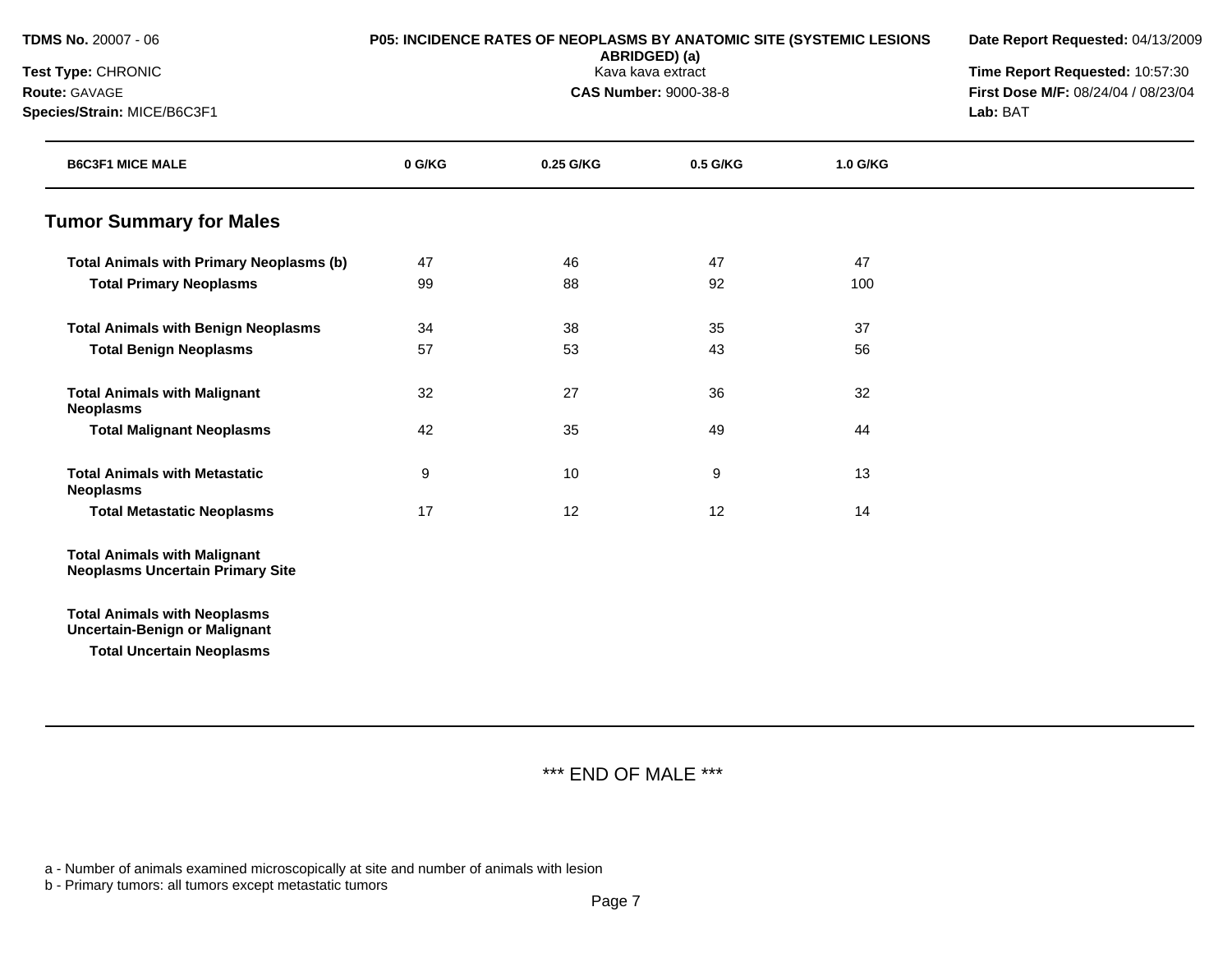| <b>TDMS No. 20007 - 06</b>                              | P05: INCIDENCE RATES OF NEOPLASMS BY ANATOMIC SITE (SYSTEMIC LESIONS | Date Report Requested: 04/13/2009 |                              |                |                                     |
|---------------------------------------------------------|----------------------------------------------------------------------|-----------------------------------|------------------------------|----------------|-------------------------------------|
| Test Type: CHRONIC                                      |                                                                      | Time Report Requested: 10:57:30   |                              |                |                                     |
| Route: GAVAGE                                           |                                                                      |                                   | <b>CAS Number: 9000-38-8</b> |                | First Dose M/F: 08/24/04 / 08/23/04 |
| Species/Strain: MICE/B6C3F1                             |                                                                      |                                   | Lab: BAT                     |                |                                     |
| <b>B6C3F1 MICE FEMALE</b>                               | 0 G/KG                                                               | 0.25 G/KG                         | 0.5 G/KG                     | 1.0 G/KG       |                                     |
| <b>Disposition Summary</b>                              |                                                                      |                                   |                              |                |                                     |
| <b>Animals Initially in Study</b>                       | 50                                                                   | 50                                | 50                           | 50             |                                     |
| <b>Early Deaths</b>                                     |                                                                      |                                   |                              |                |                                     |
| <b>Accidently Killed</b>                                | 1                                                                    |                                   |                              | $\mathbf 1$    |                                     |
| <b>Moribund Sacrifice</b>                               | 4                                                                    | 4                                 | $\mathbf{1}$                 | $\overline{7}$ |                                     |
| <b>Natural Death</b>                                    | $\overline{7}$                                                       | 12                                | 4                            | 5              |                                     |
| <b>Survivors</b><br><b>Terminal Sacrifice</b>           |                                                                      |                                   | 45                           | 37             |                                     |
| <b>Animals Examined Microscopically</b>                 | 38<br>50                                                             | 34<br>50                          | 50                           | 50             |                                     |
|                                                         |                                                                      |                                   |                              |                |                                     |
| <b>ALIMENTARY SYSTEM</b>                                |                                                                      |                                   |                              |                |                                     |
| Esophagus                                               | (50)                                                                 | (50)                              | (50)                         | (50)           |                                     |
| Gallbladder                                             | (50)                                                                 | (48)                              | (49)                         | (50)           |                                     |
| Liposarcoma, Metastatic, Skin                           |                                                                      | 1(2%)                             |                              |                |                                     |
| Intestine Large, Cecum                                  | (50)                                                                 | (50)                              | (50)                         | (50)           |                                     |
| Intestine Small, Duodenum                               | (50)                                                                 | (50)                              | (50)                         | (50)           |                                     |
| Adenoma                                                 | 1(2%)                                                                |                                   |                              |                |                                     |
| Liposarcoma, Metastatic, Skin                           |                                                                      | 1(2%)                             |                              |                |                                     |
| Intestine Small, Ileum                                  | (50)                                                                 | (50)                              | (50)                         | (50)           |                                     |
| Intestine Small, Jejunum                                | (50)                                                                 | (50)                              | (50)                         | (50)           |                                     |
| Adenoma                                                 | $1(2\%)$                                                             |                                   |                              |                |                                     |
| Liver                                                   | (50)                                                                 | (50)                              | (50)                         | (50)           |                                     |
| Carcinoma, Metastatic, Uncertain<br><b>Primary Site</b> |                                                                      |                                   | 1(2%)                        |                |                                     |
| Hemangioma                                              |                                                                      |                                   |                              | 1(2%)          |                                     |
| Hemangiosarcoma                                         | 1(2%)                                                                | 1(2%)                             | 1(2%)                        |                |                                     |
| Hepatoblastoma                                          |                                                                      |                                   | $1(2\%)$                     |                |                                     |
| Hepatocellular Adenoma                                  | 8 (16%)                                                              | 7 (14%)                           | 8(16%)                       | 4(8%)          |                                     |
| Hepatocellular Adenoma, Multiple                        |                                                                      | 4(8%)                             | 6(12%)                       | $1(2\%)$       |                                     |
| Hepatocellular Carcinoma                                | 2(4%)                                                                | 12 (24%)                          | 7 (14%)                      | 8(16%)         |                                     |
| Hepatocellular Carcinoma, Multiple                      | 1(2%)                                                                | $1(2\%)$                          | 1(2%)                        |                |                                     |
| Liposarcoma, Metastatic, Skin                           |                                                                      | $1(2\%)$                          |                              |                |                                     |
| Sarcoma                                                 | 1(2%)                                                                |                                   |                              |                |                                     |
| Mesentery                                               | (8)                                                                  | (10)                              | (5)                          | (6)            |                                     |
| Pancreas                                                | (49)                                                                 | (50)                              | (50)                         | (50)           |                                     |
| Liposarcoma, Metastatic, Skin                           |                                                                      | 1(2%)                             |                              |                |                                     |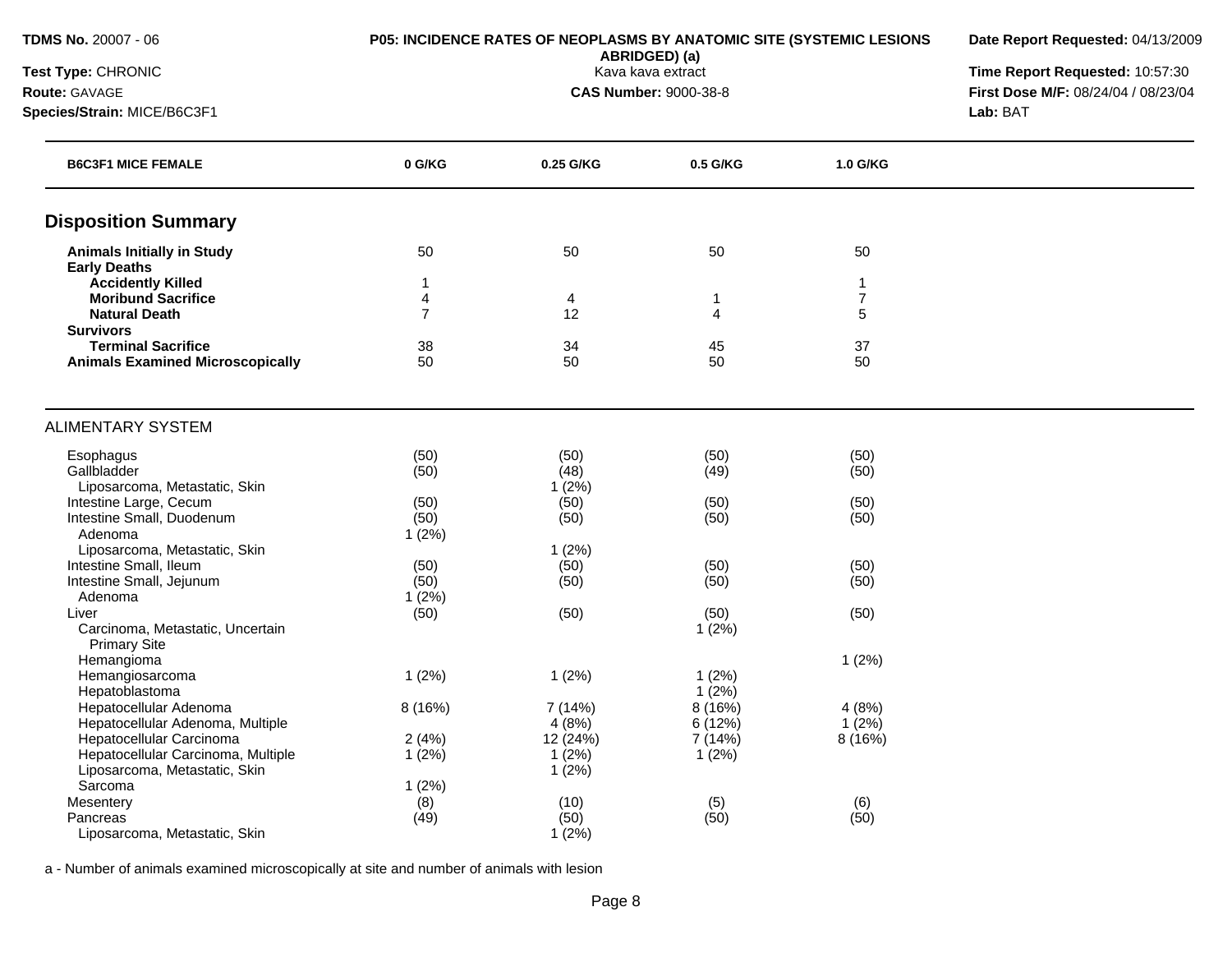| <b>TDMS No. 20007 - 06</b> |  |  |
|----------------------------|--|--|
|                            |  |  |

### **P05: INCIDENCE RATES OF NEOPLASMS BY ANATOMIC SITE (SYSTEMIC LESIONS**

**Date Report Requested:** 04/13/2009

**ABRIDGED) (a)**

**Species/Strain:** MICE/B6C3F1 **Lab:** BAT

**Test Type:** CHRONIC Kava kava extract **Time Report Requested:** 10:57:30 **Route:** GAVAGE **CAS Number:** 9000-38-8 **First Dose M/F:** 08/24/04 / 08/23/04

| <b>B6C3F1 MICE FEMALE</b>                                                                                                               | 0 G/KG                                        | 0.25 G/KG                            | 0.5 G/KG                                      | 1.0 G/KG                    |  |
|-----------------------------------------------------------------------------------------------------------------------------------------|-----------------------------------------------|--------------------------------------|-----------------------------------------------|-----------------------------|--|
| Salivary Glands<br>Stomach, Forestomach<br>Squamous Cell Carcinoma<br>Squamous Cell Papilloma<br>Stomach, Glandular<br>Adenoma<br>Tooth | (49)<br>(50)<br>3(6%)<br>(50)<br>1(2%)<br>(1) | (49)<br>(50)<br>3(6%)<br>(50)<br>(1) | (50)<br>(50)<br>2(4%)<br>2(4%)<br>(50)<br>(2) | (50)<br>(50)<br>(50)<br>(2) |  |
|                                                                                                                                         |                                               |                                      |                                               |                             |  |
| <b>CARDIOVASCULAR SYSTEM</b>                                                                                                            |                                               |                                      |                                               |                             |  |
| <b>Blood Vessel</b><br>Heart<br>Alveolar/Bronchiolar Carcinoma,                                                                         | (50)<br>(50)<br>1(2%)                         | (50)<br>(50)                         | (50)<br>(50)                                  | (50)<br>(50)                |  |
| Metastatic, Lung<br>Fibrous Histiocytoma, Metastatic, Skin                                                                              |                                               |                                      |                                               | 1(2%)                       |  |
| <b>ENDOCRINE SYSTEM</b>                                                                                                                 |                                               |                                      |                                               |                             |  |
| <b>Adrenal Cortex</b><br>Adenoma                                                                                                        | (50)                                          | (50)<br>1(2%)                        | (50)                                          | (50)                        |  |
| Adrenal Medulla                                                                                                                         | (50)                                          | (50)                                 | (50)                                          | (50)                        |  |
| Pheochromocytoma Benign<br>Islets, Pancreatic                                                                                           | (50)                                          | 1(2%)<br>(50)                        | (50)                                          | 1(2%)<br>(50)               |  |
| Adenoma                                                                                                                                 | 1(2%)                                         | 1(2%)                                |                                               |                             |  |
| Carcinoma<br>Parathyroid Gland                                                                                                          | (48)                                          | (44)                                 | 1(2%)<br>(48)                                 | (48)                        |  |
| <b>Pituitary Gland</b><br>Pars Distalis, Adenoma                                                                                        | (50)<br>2(4%)                                 | (50)                                 | (49)                                          | (50)                        |  |
| Pars Intermedia, Adenoma                                                                                                                | 1(2%)                                         | 1(2%)                                | 1(2%)                                         |                             |  |
| <b>Thyroid Gland</b>                                                                                                                    | (50)                                          | (50)                                 | (50)                                          | (50)                        |  |
| <b>GENERAL BODY SYSTEM</b>                                                                                                              |                                               |                                      |                                               |                             |  |
| <b>Tissue NOS</b>                                                                                                                       | (0)                                           | (0)                                  | (0)                                           | (1)                         |  |
| <b>GENITAL SYSTEM</b>                                                                                                                   |                                               |                                      |                                               |                             |  |
| <b>Clitoral Gland</b>                                                                                                                   | (49)                                          | (48)                                 | (50)                                          | (50)                        |  |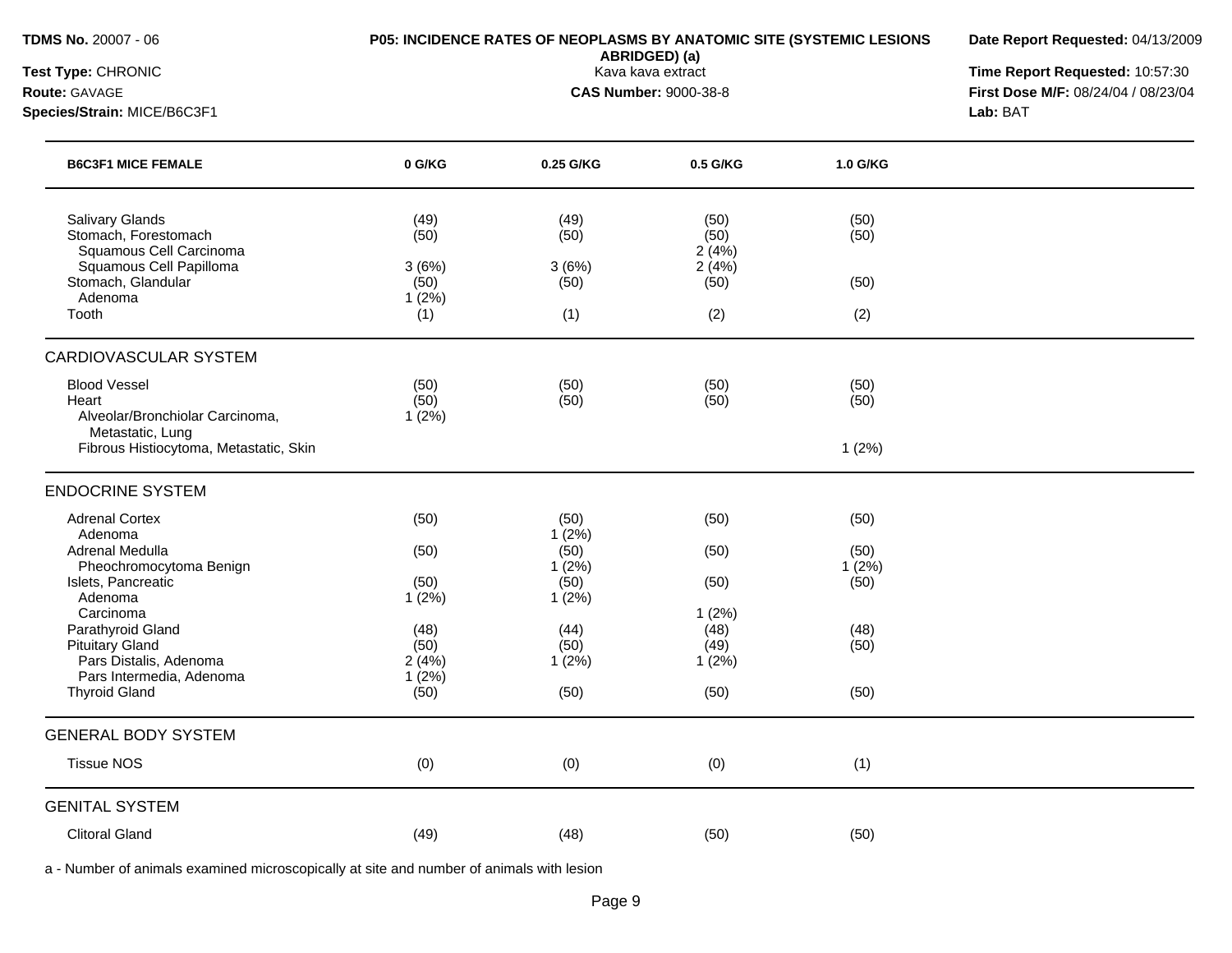## **TDMS No.** 20007 - 06 **P05: INCIDENCE RATES OF NEOPLASMS BY ANATOMIC SITE (SYSTEMIC LESIONS**

**ABRIDGED) (a)**

**Date Report Requested:** 04/13/2009

**Test Type:** CHRONIC **Transfer CHRONIC Report Requested:** 10:57:30 **Route:** GAVAGE **CAS Number:** 9000-38-8 **First Dose M/F:** 08/24/04 / 08/23/04

**Species/Strain:** MICE/B6C3F1 **Lab:** BAT

| <b>B6C3F1 MICE FEMALE</b>                                                                                                                                                                                                                                                                                                                        | 0 G/KG                                                        | 0.25 G/KG                                                     | 0.5 G/KG                                                | 1.0 G/KG                                             |  |
|--------------------------------------------------------------------------------------------------------------------------------------------------------------------------------------------------------------------------------------------------------------------------------------------------------------------------------------------------|---------------------------------------------------------------|---------------------------------------------------------------|---------------------------------------------------------|------------------------------------------------------|--|
| Ovary<br>Cystadenoma<br>Granulosa Cell Tumor Benign<br>Hemangioma<br>Hemangiosarcoma                                                                                                                                                                                                                                                             | (49)<br>$5(10\%)$                                             | (50)<br>9(18%)<br>3(6%)                                       | (50)<br>9(18%)<br>1(2%)<br>$1(2\%)$                     | (50)<br>4(8%)<br>1(2%)                               |  |
| Luteoma<br>Teratoma Benign<br>Uterus<br>Hemangioma<br>Leiomyosarcoma<br>Polyp Stromal                                                                                                                                                                                                                                                            | 1(2%)<br>(50)<br>2(4%)                                        | 1(2%)<br>(50)                                                 | (50)                                                    | (50)<br>1(2%)<br>1(2%)<br>2(4%)                      |  |
| Vagina                                                                                                                                                                                                                                                                                                                                           | (0)                                                           | (0)                                                           | (0)                                                     | (1)                                                  |  |
| <b>HEMATOPOIETIC SYSTEM</b><br><b>Bone Marrow</b><br>Hemangiosarcoma<br>Lymph Node<br>Lymph Node, Mandibular<br>Lymph Node, Mesenteric<br>Spleen<br>Hemangiosarcoma<br>Liposarcoma, Metastatic, Skin<br>Mast Cell Tumor Malignant<br>Thymus<br>Fibrous Histiocytoma, Metastatic, Skin<br>Rhabdomyosarcoma, Metastatic,<br><b>Skeletal Muscle</b> | (50)<br>(3)<br>(48)<br>(50)<br>(49)<br>1(2%)<br>(50)<br>1(2%) | (50)<br>2(4%)<br>(3)<br>(49)<br>(50)<br>(48)<br>1(2%)<br>(50) | (50)<br>(0)<br>(50)<br>(50)<br>(50)<br>$1(2\%)$<br>(49) | (50)<br>(0)<br>(50)<br>(50)<br>(49)<br>(47)<br>1(2%) |  |
| <b>INTEGUMENTARY SYSTEM</b><br><b>Mammary Gland</b><br>Adenoma<br>Skin<br>Fibrosarcoma<br>Fibrous Histiocytoma<br>Subcutaneous Tissue, Fibrous<br>Histiocytoma<br>Subcutaneous Tissue, Hemangioma                                                                                                                                                | (50)<br>(50)                                                  | (49)<br>1(2%)<br>(50)<br>1(2%)                                | (50)<br>1(2%)<br>(50)<br>1(2%)<br>1(2%)                 | (50)<br>(50)<br>1(2%)                                |  |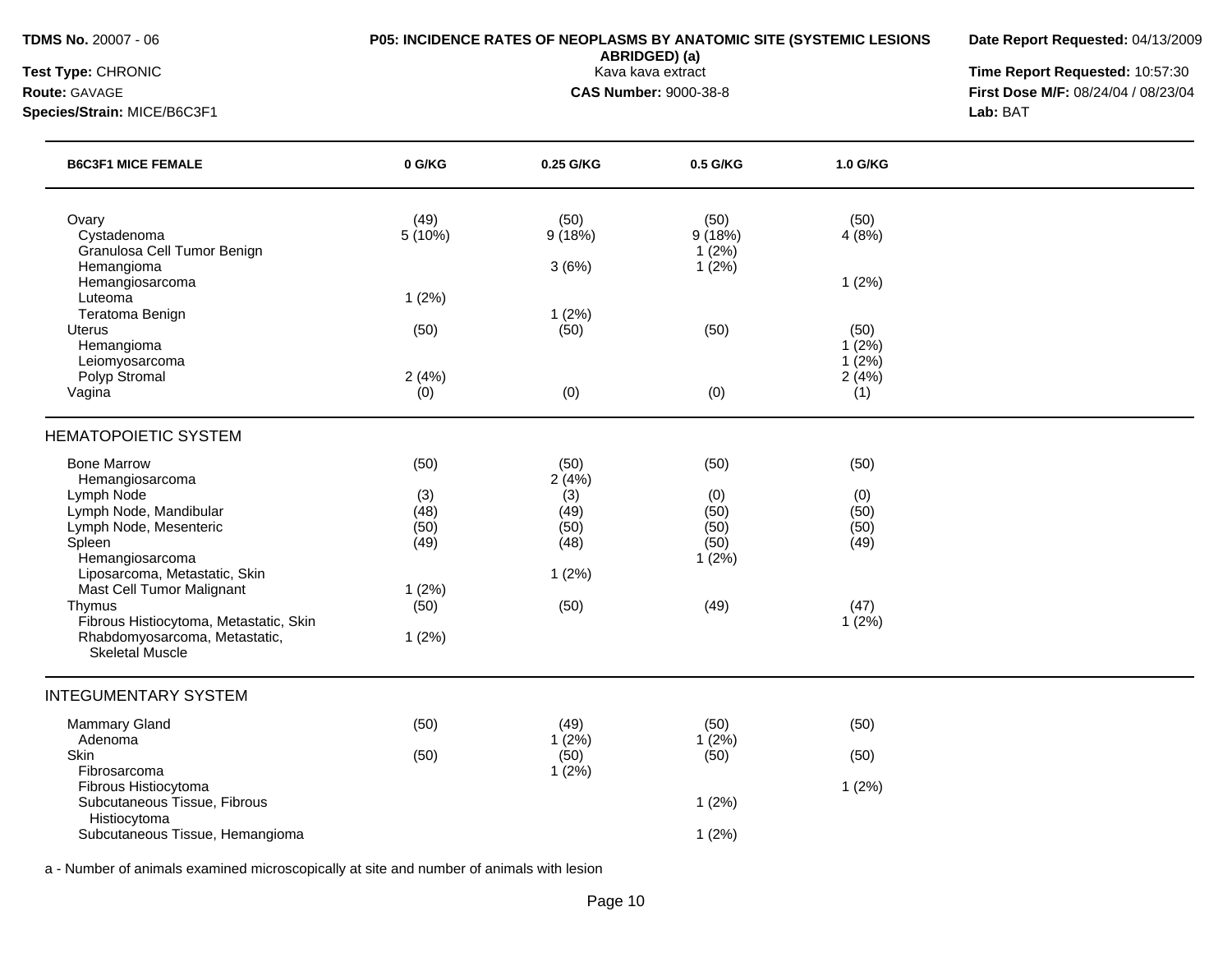| <b>TDMS No. 20007 - 06</b>                                                                                 | P05: INCIDENCE RATES OF NEOPLASMS BY ANATOMIC SITE (SYSTEMIC LESIONS | Date Report Requested: 04/13/2009<br>Time Report Requested: 10:57:30<br>First Dose M/F: 08/24/04 / 08/23/04<br>Lab: BAT |                    |                      |  |
|------------------------------------------------------------------------------------------------------------|----------------------------------------------------------------------|-------------------------------------------------------------------------------------------------------------------------|--------------------|----------------------|--|
| Test Type: CHRONIC<br>Route: GAVAGE<br>Species/Strain: MICE/B6C3F1                                         |                                                                      |                                                                                                                         |                    |                      |  |
| <b>B6C3F1 MICE FEMALE</b>                                                                                  | 0 G/KG                                                               | 0.25 G/KG                                                                                                               | 0.5 G/KG           | 1.0 G/KG             |  |
| Subcutaneous Tissue, Liposarcoma<br>Subcutaneous Tissue, Schwannoma<br>Malignant                           |                                                                      | 1(2%)<br>1(2%)                                                                                                          |                    |                      |  |
| MUSCULOSKELETAL SYSTEM                                                                                     |                                                                      |                                                                                                                         |                    |                      |  |
| <b>Bone</b><br>Osteosarcoma<br><b>Skeletal Muscle</b><br>Liposarcoma, Metastatic, Skin<br>Rhabdomyosarcoma | (50)<br>(3)<br>$3(100\%)$                                            | (50)<br>2(4%)<br>(1)<br>1 (100%)                                                                                        | (50)<br>(0)        | (50)<br>1(2%)<br>(0) |  |
| NERVOUS SYSTEM                                                                                             |                                                                      |                                                                                                                         |                    |                      |  |
| <b>Brain</b><br>Peripheral Nerve<br>Spinal Cord<br>Sarcoma, Metastatic, Liver                              | (50)<br>(1)<br>(1)<br>1 (100%)                                       | (50)<br>(0)<br>(0)                                                                                                      | (50)<br>(0)<br>(0) | (50)<br>(1)<br>(1)   |  |
| <b>RESPIRATORY SYSTEM</b>                                                                                  |                                                                      |                                                                                                                         |                    |                      |  |
| Lung<br>Alveolar/Bronchiolar Adenoma<br>Alveolar/Bronchiolar Adenoma, Multiple                             | (50)<br>1(2%)<br>1(2%)                                               | (50)<br>4(8%)                                                                                                           | (50)<br>5(10%)     | (50)<br>2(4%)        |  |
| Alveolar/Bronchiolar Carcinoma<br>Alveolar/Bronchiolar Carcinoma, Multiple                                 | 1(2%)<br>1(2%)                                                       | 1(2%)                                                                                                                   | 3(6%)              | 2(4%)                |  |
| Fibrous Histiocytoma, Metastatic, Skin<br>Hepatocellular Carcinoma, Metastatic,<br>Liver                   | 1(2%)                                                                | 4(8%)                                                                                                                   | 2(4%)              | 1(2%)<br>1(2%)       |  |
| Osteosarcoma, Metastatic, Bone<br>Rhabdomyosarcoma, Metastatic,<br><b>Skeletal Muscle</b>                  | 1(2%)                                                                |                                                                                                                         |                    | 1(2%)                |  |
| Nose<br>Trachea                                                                                            | (50)<br>(50)                                                         | (50)<br>(50)                                                                                                            | (50)<br>(50)       | (50)<br>(50)         |  |
| SPECIAL SENSES SYSTEM                                                                                      |                                                                      |                                                                                                                         |                    |                      |  |
| Eye                                                                                                        | (50)                                                                 | (50)                                                                                                                    | (50)               | (50)                 |  |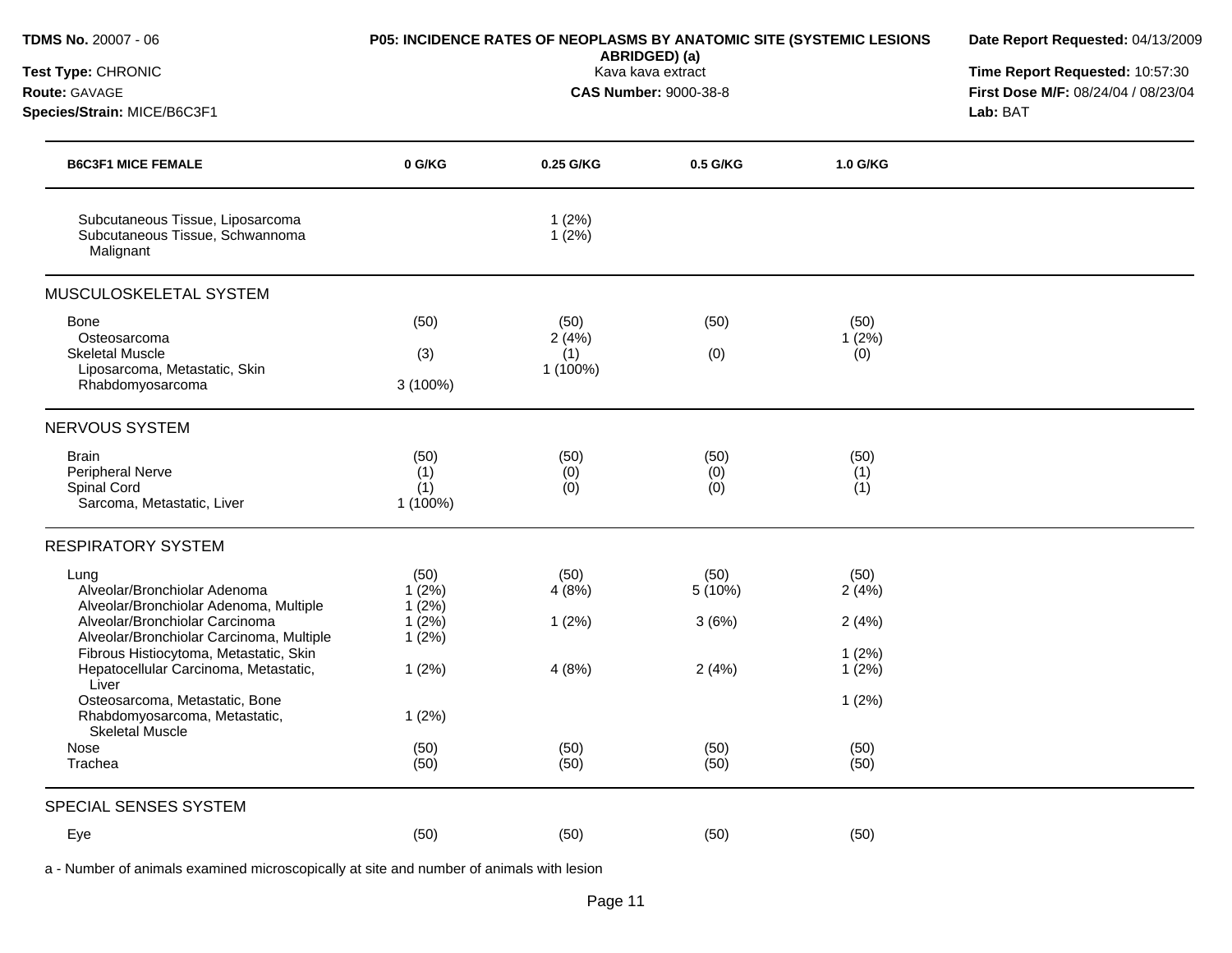| <b>TDMS No. 20007 - 06</b>                                                       | P05: INCIDENCE RATES OF NEOPLASMS BY ANATOMIC SITE (SYSTEMIC LESIONS | Date Report Requested: 04/13/2009<br>Time Report Requested: 10:57:30<br>First Dose M/F: 08/24/04 / 08/23/04 |                        |                             |          |
|----------------------------------------------------------------------------------|----------------------------------------------------------------------|-------------------------------------------------------------------------------------------------------------|------------------------|-----------------------------|----------|
| Test Type: CHRONIC<br><b>Route: GAVAGE</b>                                       |                                                                      |                                                                                                             |                        |                             |          |
| Species/Strain: MICE/B6C3F1                                                      |                                                                      |                                                                                                             |                        |                             | Lab: BAT |
| <b>B6C3F1 MICE FEMALE</b>                                                        | 0 G/KG                                                               | 0.25 G/KG                                                                                                   | 0.5 G/KG               | 1.0 G/KG                    |          |
| Iris, Melanoma Benign<br><b>Harderian Gland</b><br>Adenoma<br>Bilateral, Adenoma | (50)<br>5(10%)                                                       | (49)<br>5 (10%)                                                                                             | 1(2%)<br>(50)<br>2(4%) | (50)<br>5(10%)<br>1(2%)     |          |
| <b>URINARY SYSTEM</b>                                                            |                                                                      |                                                                                                             |                        |                             |          |
| Kidney<br>Alveolar/Bronchiolar Carcinoma,<br>Metastatic, Lung                    | (50)<br>1(2%)                                                        | (50)                                                                                                        | (50)                   | (50)                        |          |
| Hemangioma<br><b>Urinary Bladder</b>                                             | (50)                                                                 | (48)                                                                                                        | 1(2%)<br>(50)          | (50)                        |          |
| <b>SYSTEMIC LESIONS</b>                                                          |                                                                      |                                                                                                             |                        |                             |          |
| Multiple Organs<br>Histiocytic Sarcoma<br>Lymphoma Malignant                     | $*(50)$<br>3(6%)<br>6(12%)                                           | $*(50)$<br>7 (14%)                                                                                          | $*(50)$<br>1(2%)       | $*(50)$<br>2(4%)<br>6 (12%) |          |